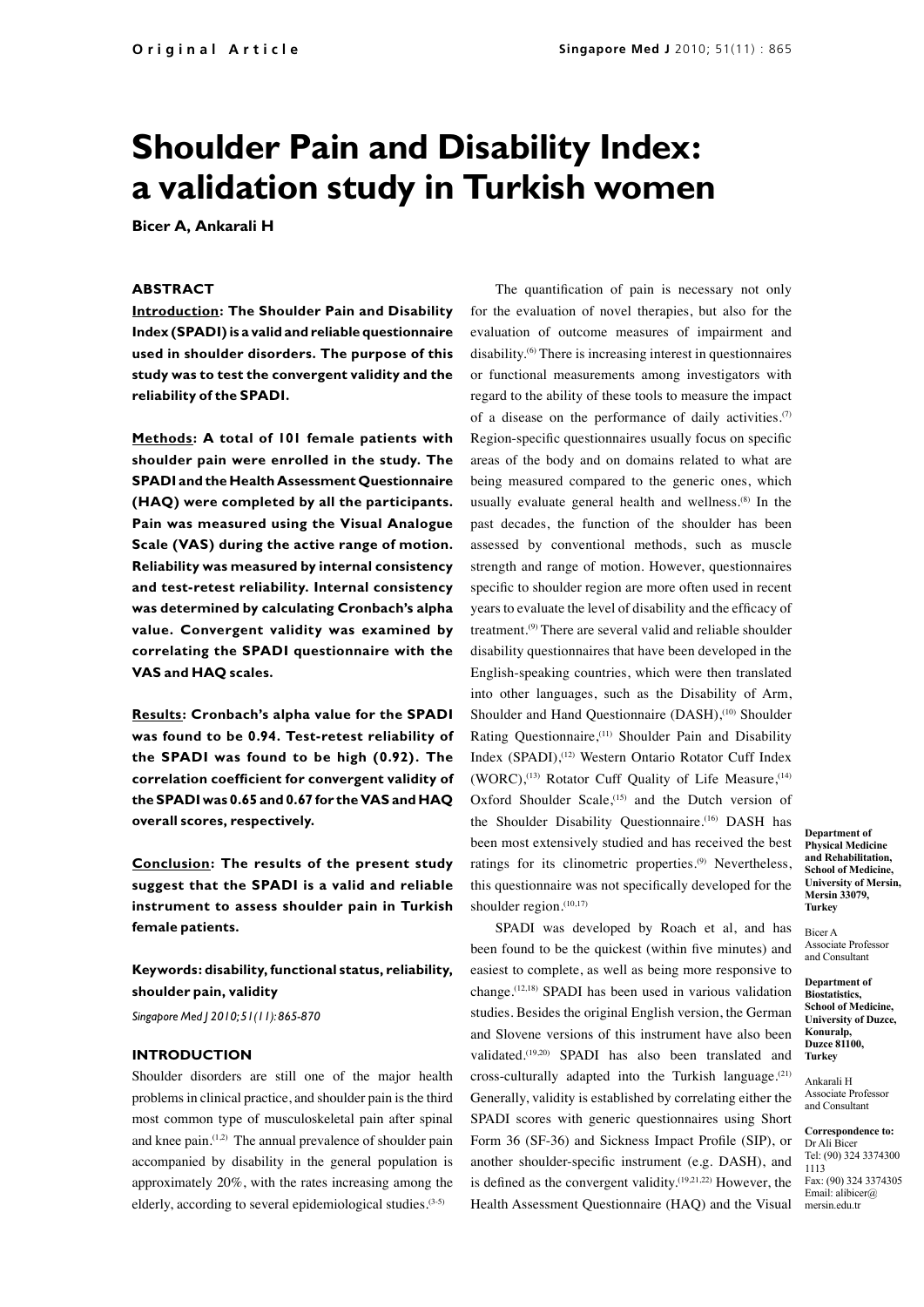Analogue Scale (VAS) have been used less frequently in validation studies of the SPADI. The original HAQ is one of the main instruments to assess the upper and lower extremity physical functions in musculoskeletal disorders. The HAQ was developed to evaluate the global physical function in patients with rheumatoid arthritis.(23) The VAS is also a common instrument used worldwide with tested validity and reliability.<sup>(24)</sup> The aim of this study was to investigate the relationship between the SPADI questionnaire and the VAS and HAQ scales in terms of the convergent validity, as well as to test the reliability of the SPADI by calculating its internal consistency and test-retest reliability.

#### **METHODS**

Data were initially obtained from 108 consecutive patients (age  $\geq$  18 years) with shoulder pain lasting for at least one week, who directly applied or were referred to the outpatient clinic of the Physical Medicine and Rehabilitation Department of Mersin University Hospital over a period of six months. However, at the end of the data collection period, there were only seven male patients compared to 101 female patients. Therefore, the data of the male patients were excluded from the statistical analyses, as it would not be statistically conceivable to include them in the analysis, especially when making gender comparisons. The study was performed in accordance with the principles of the Declaration of Helsinki and approved by the ethics committee of the hospital. Written, signed and informed consent was obtained from all the participants.

Patients were excluded from the study if they had other major diseases causing disability, impairments in the cervical spine, elbow and/or hand affecting the shoulder function, a history of inflammatory arthritis, polymyalgia rheumatica or gross structural or neurological abnormalities, previous fracture or surgery to the shoulder, upper limb, neck or thorax, shoulder instability and dislocation, referred pain from the neck and internal organs, a regional tumour and metastasis, and if they were pregnant or breastfeeding. None of the patients were immigrants, and patients who were cognitively impaired, illiterate, or did not have a sufficient mastery of the Turkish language to complete the questionnaires independently were also excluded from the study group.

Following the interview, all the patients completed a form that described their demographic and clinical characteristics. Careful medical history-taking and physical examination that were specific to the shoulder region were carried out by the same clinician. Routine biochemical tests, including glucose, transaminases,

**Table I. Demographic and clinical characteristics of the patients (n = 101).**

| Characteristic                   | Mean $\pm$ SD (range)       |
|----------------------------------|-----------------------------|
| Age (yrs)                        | 53.10 $\pm$ 8.52 (38-75)    |
| Duration of pain (mths)          | $17.34 \pm 27.13$ (1-120)   |
| VAS score (range 0-10)           |                             |
| VAS score at rest                | $3.83 \pm 2.25$ (0-8)       |
| VAS score during AROM            | 6.71 $\pm$ 1.71 (3-10)      |
| SPADI total score (range 0-130)  | $85.63 \pm 19.06(32 - 124)$ |
| $HAQ$ total score (range $0-3$ ) | $1.23 \pm 0.67$ (0-3)       |

SD: standard deviation; VAS: visual analogue scale; AROM: active range of motion; SPADI: Shoulder Pain and Disability Index; HAQ: Health Assessment Questionnaire

urea, creatinine, erythrocyte sedimentation rate, C-reactive protein, urinalysis and appropriate plain radiographs, were performed in all the participants for differential diagnosis. Shoulder ultrasonography and magnetic resonance imaging were also conducted, where required. At the end of the physical examination, patients were asked to fill the questionnaires pertaining to pain and disability under the supervision of the investigators at the hospital. Strict instructions were given to patients to complete the questionnaires without external help after reading the instructions. The participants were either prescribed medication or referred to the physiotherapy unit of the hospital for rehabilitation after the final evaluation.

Pain was evaluated during the active range of motion (AROM) using VAS.<sup>(24)</sup> Patients were asked to rate their pain intensity on a 10-cm straight line. The VAS score was anchored at 'no pain' (0 cm) and 'most intense pain imaginable' (10 cm). The SPADI consists of two dimensions (pain and disability) with a total of 13 questions.(12) The pain dimension consists of five questions pertaining to the severity of an individual's pain. Disability was assessed with eight questions designed to measure the degree of difficulty an individual has with various activities of daily living requiring the use of the upper extremities. To answer the questions, the patients placed a mark on a 10-cm VAS for each question. Verbal anchors for the pain dimension were 'no pain at all' and 'worst pain imaginable' and those for the disability dimension were 'no difficulty' and 'so difficult it requires help'. Scores from both dimensions were then averaged to derive a total percentage score. Higher scores reflected more pain and greater disability.

The HAQ is one of the main instruments to assess the physical functioning with aspects of general health in musculoskeletal disorders.<sup>(23)</sup> The HAQ scale contains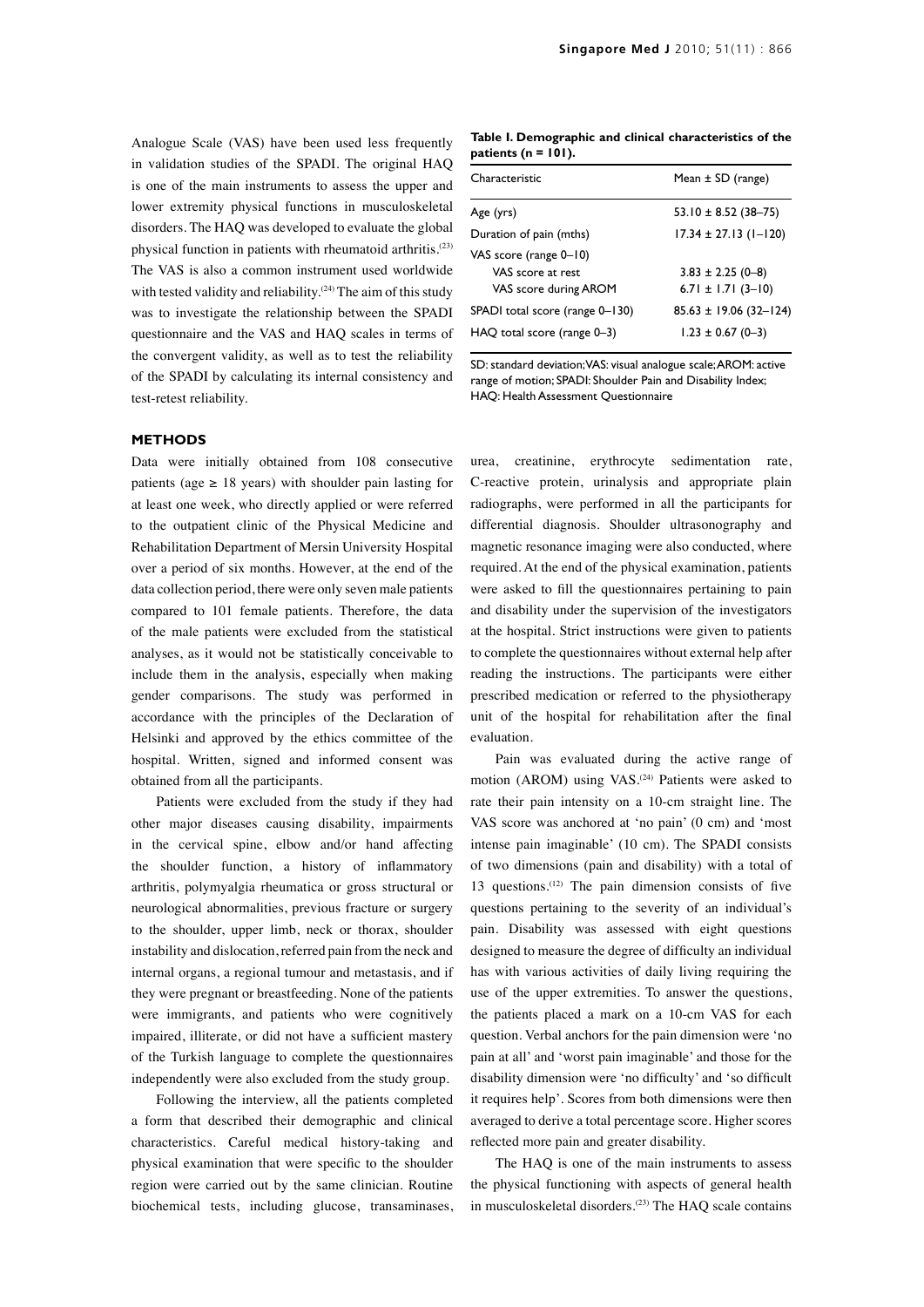|         | Table II. Categorical characteristics of the patients (n |  |
|---------|----------------------------------------------------------|--|
| = 101). |                                                          |  |

| Characteristic                      | No. (%)   |  |
|-------------------------------------|-----------|--|
| Diagnosis by physician              |           |  |
| Adhesive capsulitis                 | 59 (58.4) |  |
| Rotator cuff/biceps tendinitis      | 27 (26.7) |  |
| Rotator cuff tear                   | 2(1.9)    |  |
| Myofacial, osteoarthritis, bursitis | 13(12.8)  |  |
| Education*                          |           |  |
| Elementary                          | 53 (52.0) |  |
| Mid school                          | 9(8.8)    |  |
| High school                         | 20 (19.6) |  |
| University                          | 18 (17.6) |  |
| Occupation*                         |           |  |
| Housewife                           | 73 (73.0) |  |
| Working                             | 3(3.0)    |  |
| Retired                             | 24 (24.0) |  |
| Smoking                             |           |  |
| None                                | 80 (79.2) |  |
| Smoker                              | 17(16.8)  |  |
| <b>Fx-smoker</b>                    | 4(4.0)    |  |
| Involvement side*                   |           |  |
| Right                               | 47 (47.0) |  |
| Left                                | 50 (50.0) |  |
| <b>Bilateral</b>                    | 3(3.0)    |  |
| Comorbidities                       |           |  |
| Hypertension                        | 23 (22.7) |  |
| Diabetes mellitus                   | 15 (14.8) |  |
| Hyperthyroidism                     | 13(12.8)  |  |
| Heart failure                       | 3(2.9)    |  |
| Other                               | 6(5.9)    |  |
| None                                | 41 (40.6) |  |
|                                     |           |  |

\* Data is missing in one patient.

20 questions divided into eight domains: dressing and grooming, arising, eating, walking, hygiene, reach, grip and activities. The response categories vary from 'without any difficulty' (score 0) to 'unable to do' (score 3). The highest score in each domain determines the score for that domain in the questionnaire. The index was calculated by summing up the item score in each of the eight domains and dividing the sum by 8, yielding a score of 0–3. The original HAQ was validated and adapted to the Turkish population.(25)

All statistical analyses were performed using the Statistical Package for the Social Sciences version 13.0 for windows (SPSS Inc, Chicago, IL, USA). A p-value < 0.05 was considered statistically significant. Descriptive statistics was reported as mean  $\pm$  standard deviation (SD) for the demographic and clinical characteristics of the study group. Reliability determines whether the questionnaire is able to measure in a consistent and reproducible way, and refers to the extent to which the measured variance in a score reflects the true score.<sup>(8,26)</sup> In this study, the reliability of the SPADI was tested by internal consistency and test-retest reliability.

Internal consistency is the ability of a scale to

measure a single coherent concept.(27) It was assessed by calculating Cronbach's coefficient alpha value. A value of 0.7 was assessed as the lower limit and a value of 0.8 represented a good value. A value of 0.8–0.95 was regarded as excellent.<sup>(28)</sup> We also tested the internal consistency by correlating the individual item scores to the total score, defined as item-total correlation. The item-total correlation of SPADI was calculated by Spearman correlation coefficient. A correlation of at least 0.4 was assumed as the standard for supporting scale internal consistency.<sup>(29)</sup> The test-retest reliability, which is a measure of stability or reproducibility, shows the capability of a scale to give the same result when administered on separate occasions. $(27)$  The test-retest reliability of the SPADI was measured by using intraclass correlation coefficient (ICC). In this study, 60 randomly selected patients completed the SPADI twice within a time interval of 5–7 days before the final evaluation of the patients. Values of ICC vary from 0 (no stability) to 1 (perfect stability).

In the absence of a true "gold standard" against which to assess the criterion validity of the SPADI, $(26)$ we compared the SPADI questionnaire with external measures to reflect the impact of shoulder pain. Convergent validity is concerned with the extent to which a particular measure relates to other measures, with theoretically derived hypotheses for the constructs that are being measured.<sup>(28)</sup> To test the convergent validity, correlations between the SPADI questionnaire and the VAS scores, the total score of the HAQ scale were measured. The Spearman correlation coefficient was used to test the convergent validity of the SPADI scale. Correlation values  $\geq 0.4$  were considered satisfactory ( $r \geq 0$ 0.81–1.0 was considered excellent, 0.61–0.80 very good, 0.41–0.60 good, 0.21–0.40 fair and 0.00–0.20 poor).

### **RESULTS**

The main demographic and clinical characteristics of the patients and their categorical characteristics are presented in Table Ι and Table ΙΙ, respectively. Acceptability of the SPADI was satisfactory, with a completion time of about five minutes. Item 13 (removing something from the back pocket) had the least respondents (22%) due to the fact that women usually do not carry something in their back pants pocket in Turkey.

The Cronbach's alpha value for SPADI total score was 0.94. The item-total correlations of the SPADI varied at 0.63–0.85, and all items in the SPADI were moderately to highly correlated with the total score (Table III). Both findings indicated good internal consistency of the questionnaire. The ICC for the SPADI was 0.92,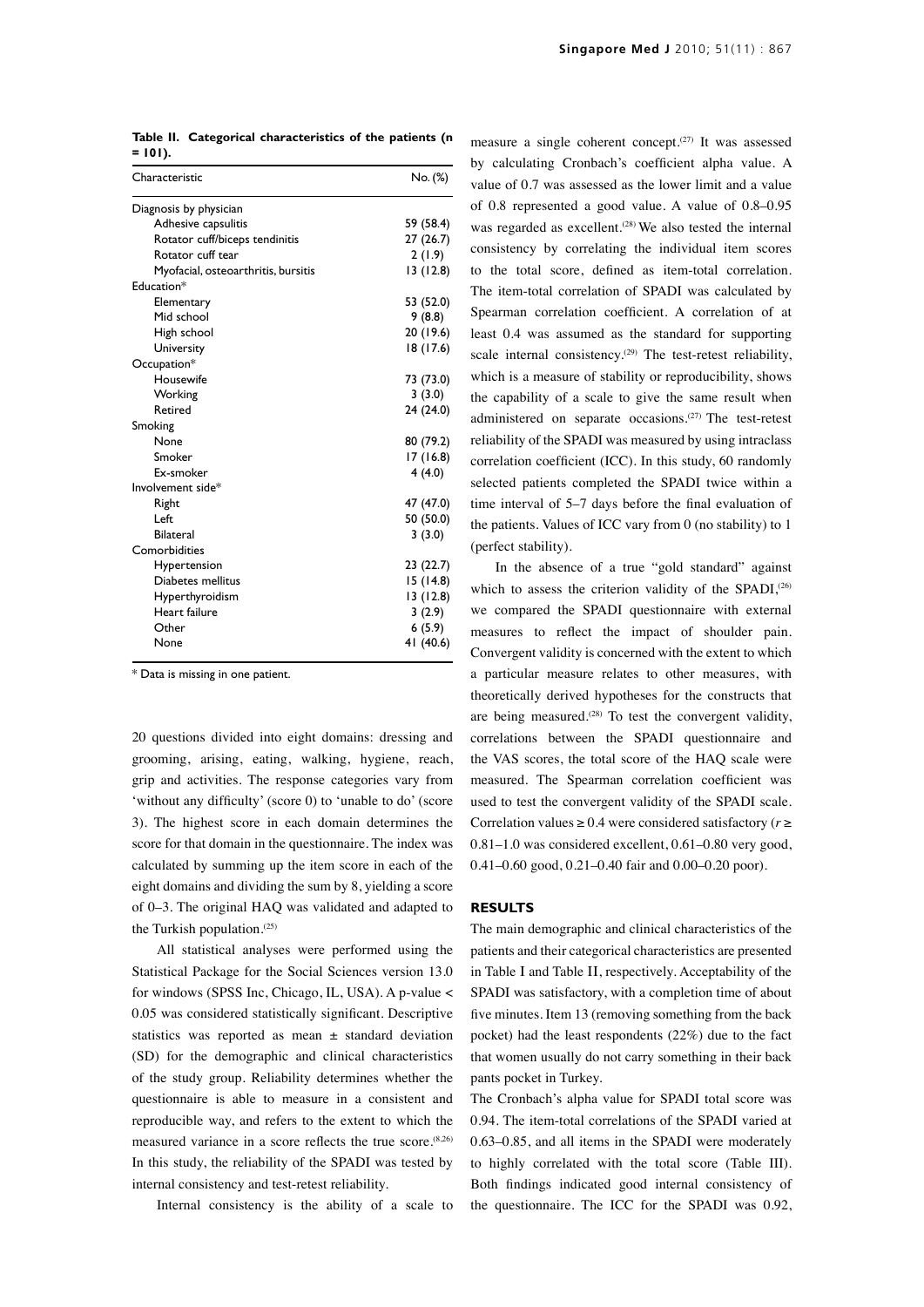| Question       |                                                     | ITC <sup>a</sup> | p-value |  |  |  |  |  |
|----------------|-----------------------------------------------------|------------------|---------|--|--|--|--|--|
|                | How severe is your pain:                            |                  |         |  |  |  |  |  |
| $\overline{0}$ | At its worst                                        | 0.65             | < 0.001 |  |  |  |  |  |
| 02             | When lying on the involved side                     | 0.64             | < 0.001 |  |  |  |  |  |
| 03             | Reaching for something on a high shelf              | 0.82             | < 0.001 |  |  |  |  |  |
| 04             | Touching the back of your neck                      | 0.83             | < 0.001 |  |  |  |  |  |
| 05             | Pushing with the involved side                      | 0.83             | < 0.001 |  |  |  |  |  |
|                | How much difficulty do you have:                    |                  |         |  |  |  |  |  |
| 06             | Washing your hair                                   | 0.82             | < 0.001 |  |  |  |  |  |
| 07             | Washing your back                                   | 0.83             | < 0.001 |  |  |  |  |  |
| 08             | Putting on an undershirt or pullover sweater        | 0.85             | < 0.001 |  |  |  |  |  |
| 09             | Putting on a shirt which has buttons down the front | 0.77             | < 0.001 |  |  |  |  |  |
| 10             | Putting on your pants                               | 0.78             | < 0.001 |  |  |  |  |  |
| $\mathbf{H}$   | Placing an object on a high shelf                   | 0.86             | < 0.001 |  |  |  |  |  |
| 12             | Carrying a heavy object of 5 kg                     | 0.63             | < 0.001 |  |  |  |  |  |
| 13*            | Removing something from the back pocket             | 0.77             | < 0.001 |  |  |  |  |  |

**Table III. Correlations between each item on the shoulder pain and disability index (SPADI) questionnaire and the sum score of the SPADI (n = 101).**

<sup>a</sup> Derived by Spearman's correlation coefficients.

\* The total number of responses is less than 101 due to missing values.

ITC: item-total correlation

which showed high reproducibility of the questionnaire. The convergent validity of the SPADI was tested by Spearman's correlation coefficients. The correlation coefficient between the SPADI and HAQ total score was good  $(r = 0.67)$ , and this correlation was statistically significant ( $p < 0.001$ ). Similarly, the correlation between the SPADI and VAS score during the AROM was very good ( $r = 0.65$ ), and statistically significant ( $p < 0.001$ ).

#### **DISCUSSION**

Among the musculoskeletal disorders, shoulder pain is a common cause of morbidity and disability in the general population. $(30,31)$  As most of the population suffers from shoulder pain and the prevalence of shoulder pain varies between  $2\% - 26\%$  in various countries,  $(3,4,5,32,33)$ the functional measurement specific to shoulder region is essential for the Turkish population so as to evaluate the functional status or disability. Only the SPADI and WORC index, which was developed for rotator cuff diseases, are currently available in a validated Turkish version.<sup>(22,34)</sup> The purpose of the present study was to test the convergent validity of the SPADI scale by correlating the questionnaire with the VAS and HAQ scales. Our findings demonstrated that the convergent validity of the SPADI is good, and that the SPADI questionnaire is a reliable instrument, as indicated by its internal consistency, item-total correlation and testretest reliability. However, the absence of male patients in the study group is a major limitation and impedes the generalisability of our findings. Therefore, the findings of

this study should only be applicable to female patients. The vast majority of the patients did not answer item 13 ("How much difficulty do you have removing something from your back pocket?") of the SPADI questionaire, as the question was more applicable to male patients, as men, and not women, usually carry something (e.g. wallet) in their back pocket in Turkey. This finding concurs with a previous report in which the authors stated that the SPADI could be more applicable to male than female patients, as this question was biased toward male patients.(22) Therefore, special caution is warranted when considering item 13 of the SPADI questionnaire.

 High internal consistency coefficient (0.94) and the test-retest reliability (0.92) values for SPADI in the present study yielded strong correlations that were consistent with previous reports. High coefficient alpha values (0.86–0.95) and moderate test-retest reliability (0.65) were found in the initial validation of the original SPADI questionnaire.<sup>(12)</sup> MacDermid et al revalidated the SPADI questionnaire, and found a high coefficient alpha value  $(> 0.95)$  of the total SPADI score without reporting a test-retest reliability analysis.<sup> $(35)$ </sup> Internal consistency was good (0.83), both in the Turkish and Slovene (0.92) validation studies, as was the case in our study.(20,21) Angst et al also found a high coefficient alpha value (0.94) for the total SPADI score in the German validation of the SPADI.<sup>(19)</sup> In contrast to previous reports, we did not analyse the subscales of the SPADI, and our study revealed a coefficient only for the SPADI total score. This is because the factor analyses with and without varimax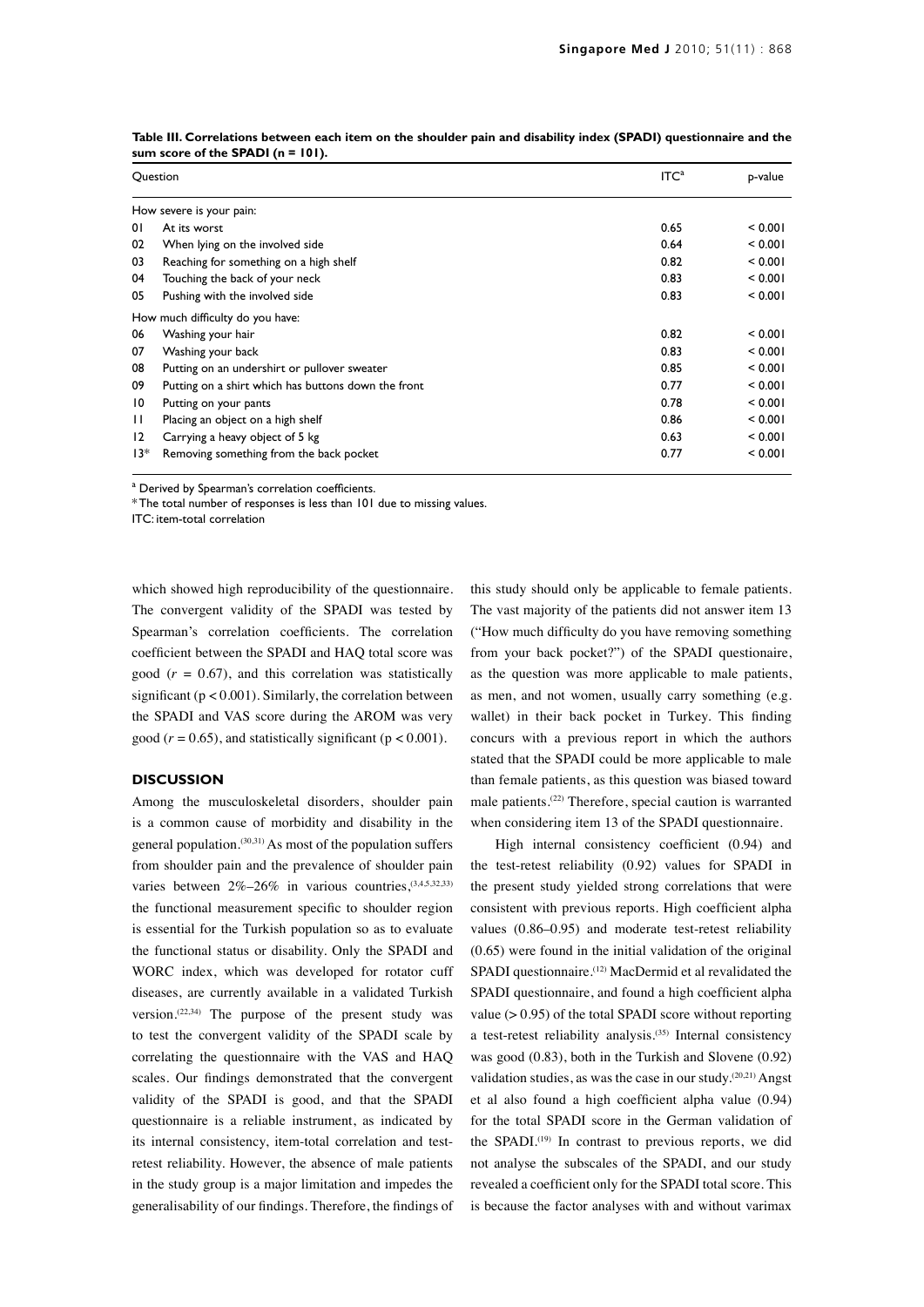rotation revealed that the scale appeared to measure one construct and hence, the division between the two dimensions may not be warranted since the scale may not reflect the two separate dimensions.<sup>(22)</sup> Nevertheless, the lack of coefficient values for the subscales is another limitation of our study, as the SPADI is generally accepted as a bi-dimensional scale involving pain and disability. Thus, one can conclude that only a single coefficient alpha, which theoretically measures one construct, may be an inappropriate way of analysis.

The convergent validity was tested by comparing the SPADI score with the VAS and the HAQ overall scores. The correlation coefficients between the SPADI and VAS during AROM, and the overall HAQ scores were good. Similar results were found when compared to the data with the original and translated versions of the SPADI.<sup>(19,20,21,35)</sup> However, in a German validation study, the authors found very high correlations between the SPADI total score, DASH total score  $(r = 0.88)$  and the American Shoulder and Elbow Surgeons (ASES) questionnaire score  $(r =$ 0.92), as compared to the SF-36 total score  $(r = 0.69)$ . The authors stated that these findings were expected due to the differences in the constructs between conditionspecific questionnaires such as DASH, SPADI and ASES, and generic questionnaires such as SF-36.<sup>(19)</sup> The correlations between the SPADI scale and SF-36 were tested by the investigators in different settings, resulting in poor to high correlations.(21,36)

Poor correlations have also been found between the SPADI and SIP scores involving work and recreation issues, and the authors also stated that the SPADI did not appear to adequately measure occupational and recreational disabilities.<sup>(22)</sup> These clinical trials suggest that SIP measurement may not be as sensitive to the disability experienced by patients who have shoulderrelated problems. However, Angst et al claimed that specific instruments could not be cross-validated using generic questionnaires like SF-36, as the SF-36 scores do not correlate as well with the specific instruments, thus confirming that the SF-36 measures additional aspects of the physical health and provides more comprehensive information than the condition-specific questionnaires. $(37)$ On the other hand, Urwin et al reported that the HAQ scale could be a useful general screening tool for identifying those with musculoskeletal disorders, although it is not the most appropriate tool to assess disability related to shoulder pain.<sup>(38)</sup> Currently, there is only one validation study in the literature where the convergent validity was determined by comparing the SPADI with the HAQ scale, and the authors found that the SPADI correlated substantially with the HAQ overall score  $(r = 0.61)$ ,<sup>(39)</sup>

and this was consistent with our result. However, despite the good correlation, there is a major limitation in that the extent of the relationship between the subscales of the SPADI and the HAQ questionnaires is still unclear, as subscale correlations of the questionnaires were not analysed in this study.

Instruments measuring functional status should also reflect their psychometric properties.(8) Since the SPADI concentrates more on restricted functional activities, limited information is available involving the psychometric properties of the SPADI. Previous reports revealed that depression was the strongest determinant of nonspecific shoulder pain in women, and it has been suggested that common musculoskeletal complaints without clinical findings may indicate adverse psychological factors and personality traits rather than the presence of an underlying pathologic condition.<sup>(33)</sup> The association between psychological factors, such as depression, anxiety, distress, related emotions, personality traits and pain or disability, is still yet to be investigated.

 In conclusion, although it is difficult to draw definite conclusions due to the major limitations of the study, our findings concerning the SPADI questionnaire seem to support the results of previous studies, where the SPADI has been established as a reliable and valid measurement, and the SPADI scale, as a useful region-specific instrument in Turkish women having shoulder disorders. However, further reliability and validity trials with more heterogenic groups and using different questionnaires related to psychological status are essential in order to reveal the psychometric properties of the SPADI questionnaire.

#### **REFERENCES**

- 1. Laslett LL, Burnet SP, Jones JA, Remond CL, McNeil JD. Musculoskeletal and morbidity: the growing burden of shoulder pain and disability and poor quality of life in diabetic outpatients. Clin Exp Rheumatol 2007; 25:422-9.
- 2. Parsons S, Breen A, Foster NE, et al. Prevalence and comparative troublesomeness by age of musculoskeletal pain in different body locations. Fam Pract 2007; 24:308-16.
- 3. Pope DP, Croft PR, Pritchard CM, Silman AJ. Prevalence of shoulder pain in the community: the influence of case definition. Ann Rheum Dis 1997; 56:308-12.
- 4. Bot SD, van der Waal JM, Terwee CB, et al. Incidence and prevalence of complaints of the neck and upper extremity in general practice. Ann Rheum Dis 2005; 64:118-23.
- 5. Nové-Josserand L, Walch G, Adeleine P, Courpron P. [Effect of age on the natural history of the shoulder: a clinical and radiological study in the elderly]. Rev Chir Orthop Reparatrice Appar Mot 2005; 91:508-14. French.
- 6. Deyo RA, Andersson G, Bombardier C, et al. Outcome measures for studying patients with low back pain. Spine (Phila Pa 1976) 1994; 19(18 Suppl): 2032S-6S.
- 7. Bicer A, Yazici A, Camdeviren H, Erdogan C. Assessment of pain and disability in patients with chronic neck pain: reliability and construct validity of the Turkish version of the neck pain and